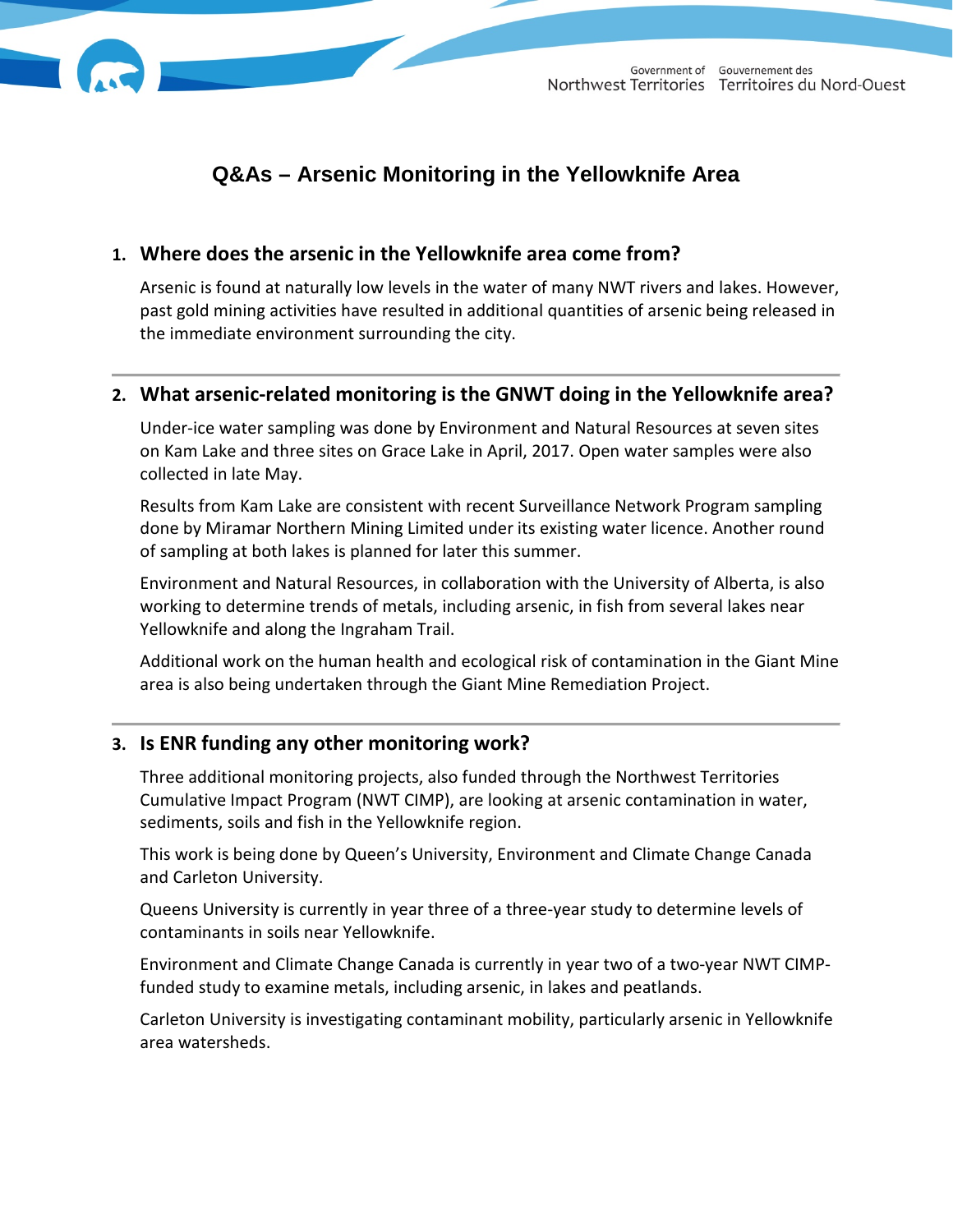

## **4. What are the results of these studies?**

As these projects are currently underway there are no results to share yet. ENR and its partners will share the results of these studies with the public as they are released.

#### **5. How are the results being shared?**

Preliminary results of these projects are shared with Health and Social Services to inform public health advisories, and with other interested departments. Final reports will be made available to the public as they are completed.

Updated information about arsenic concentrations measured in Kam Lake as well as other nearby lakes is available on the Health and Social Services website.

#### **6. How do you determine which bodies of water will be studied?**

To better define the zone of affected lakes, a regional study of approximately 100 lakes was done in the area around Yellowknife. Additional monitoring on specific lakes is conducted when concerns arise, on a case-by-case basis.

# **7. Are you studying arsenic in dust and its effect on air quality in the Yellowknife area?**

Elevated dust can affect the air quality in Yellowknife, regardless of whether it has arsenic or not. For information on the health risks associated with dust, please contact Health and Social Services, or see their fact sheet on public health and arsenic in the Yellowknife area. [http://www.hss.gov.nt.ca/sites/www.hss.gov.nt.ca/files/faqs-arsenic-levels-lakes-around](http://www.hss.gov.nt.ca/sites/www.hss.gov.nt.ca/files/faqs-arsenic-levels-lakes-around-yellowknife.pdf)[yellowknife.pdf](http://www.hss.gov.nt.ca/sites/www.hss.gov.nt.ca/files/faqs-arsenic-levels-lakes-around-yellowknife.pdf)

The Air Quality Monitoring Program, which is part of the Giant Mine Remediation Project, is set up to monitor local air quality so that remediation activities at Giant Mine do not cause adverse effects to people or the environment. For more information, please contact the Giant Mine Remediation Project. [https://www.aadnc](https://www.aadnc-aandc.gc.ca/eng/1100100027364/1100100027365)[aandc.gc.ca/eng/1100100027364/1100100027365](https://www.aadnc-aandc.gc.ca/eng/1100100027364/1100100027365)

#### **8. What about water quality in Jackfish Lake?**

Environment and Natural Resources will be collecting water samples in Jackfish Lake this summer. The standard water sampling includes testing for inorganic materials, ions, nutrients, and dissolved and total trace metals.

The presence or absence of some nutrients, such as phosphorus, controls the growth of aquatic vegetation.

The results will help us better understand the overall water quality of Jackfish Lake.